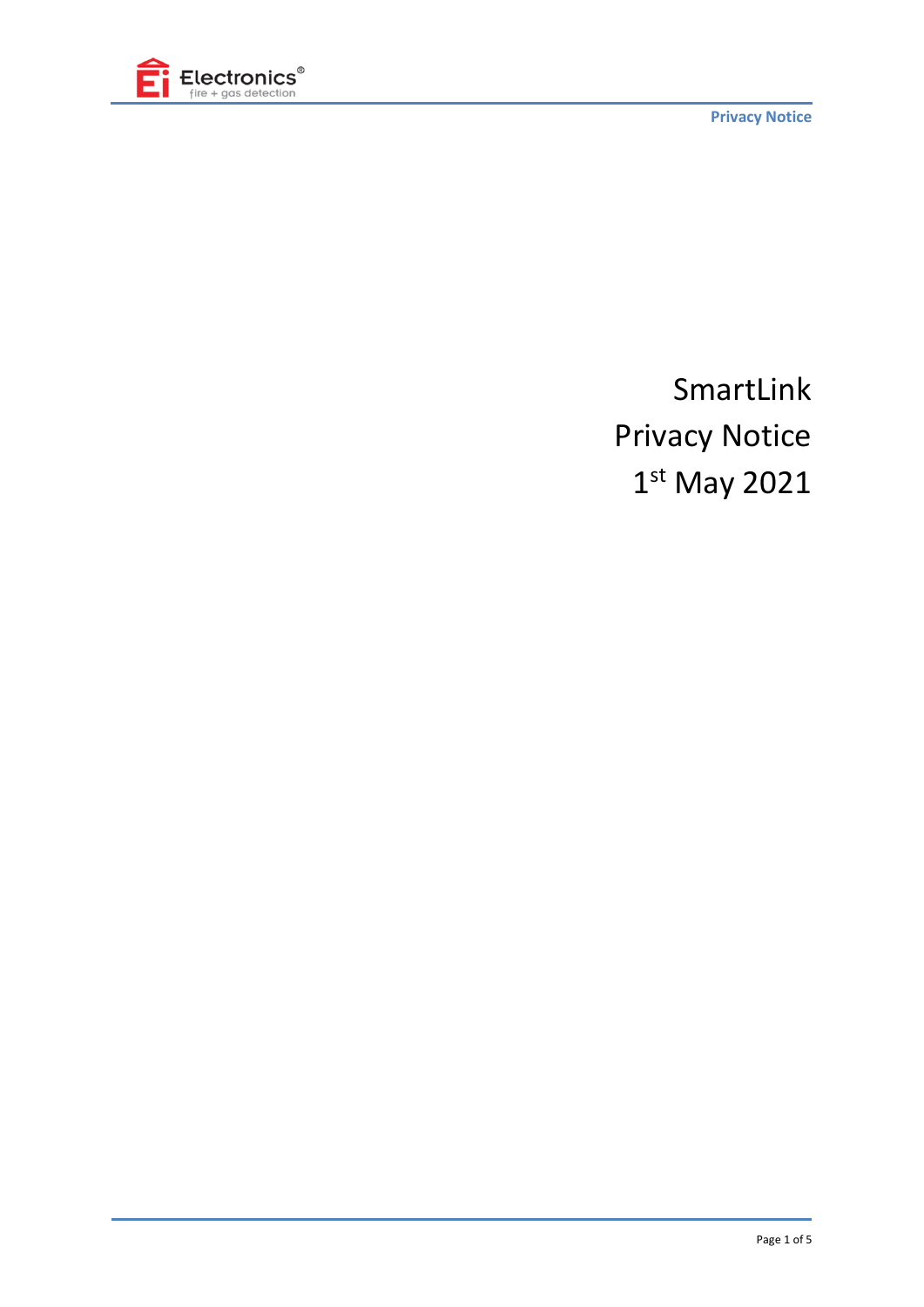

# **1. Introduction**

This document refers to personal data, which is defined as information concerning any living person (a natural person who hereafter will be called the Data Subject)

Ei Electronics with a registered address at Ei Campus, Shannon, Co Clare is the controller of your Personal Data. The purpose of this privacy notice is to inform you of the Personal Data relating to you that we collect and the uses we make of such data.

If you have any questions about the use of your personal data, please contact us at [Privacy@eielectronics.ie](mailto:Privacy@eielectronics.ie)

## **2. Sites covered by this Privacy Notice**

This Privacy Notice applies to the SmartLink Portal only

#### **3. Purposes for Processing**

We collect and process personal data relating to you for the following purposes:

- To track the installation and maintenance of Alarms within our properties
- To have contact details of Wardens responsible for the accommodation where Alarms have been installed available within the SmartLink system
- Make contact details of administrators available within SmartLink system

## **4. Personal Data We Collect and Process**

| <b>Purpose for Processing</b>                           | <b>Category of Information Processed</b> |
|---------------------------------------------------------|------------------------------------------|
| Add Council or Housing association administrators,      | First Name<br>$\bullet$                  |
| to allow them to administer the portal for their        | Last Name<br>$\bullet$                   |
| installations and their Alarm installers                | Telephone number<br>٠                    |
|                                                         | Email address<br>٠                       |
| Registration of installer, in order to allocate work    | First Name<br>$\bullet$                  |
| orders for installation, know who to contact if there   | Last Name<br>$\bullet$                   |
| is any issue with the installation, or the installation | Telephone number<br>٠                    |
| requires service                                        | Email address<br>$\bullet$               |
| Wardens or service staff for installation fault alert   | Contact names<br>$\bullet$               |
| notifications if applicable                             | Telephone numbers<br>$\bullet$           |
|                                                         | Email address<br>$\bullet$               |

#### **5. Requirement to Provide Personal Data**

You are not under a statutory or contractual obligation to provide us with any personal data.

If an administrator does not provide the requested data, it will not be possible for that person to access and manage their installations.

If an installer does not wish to provide his/her contact details, it will not be possible to contact him if there is an issue with the installation, or maintenance due

Wardens/ contacts are required to provide contact details in order that the system can alert them in the event of an alarm or fault event if applicable.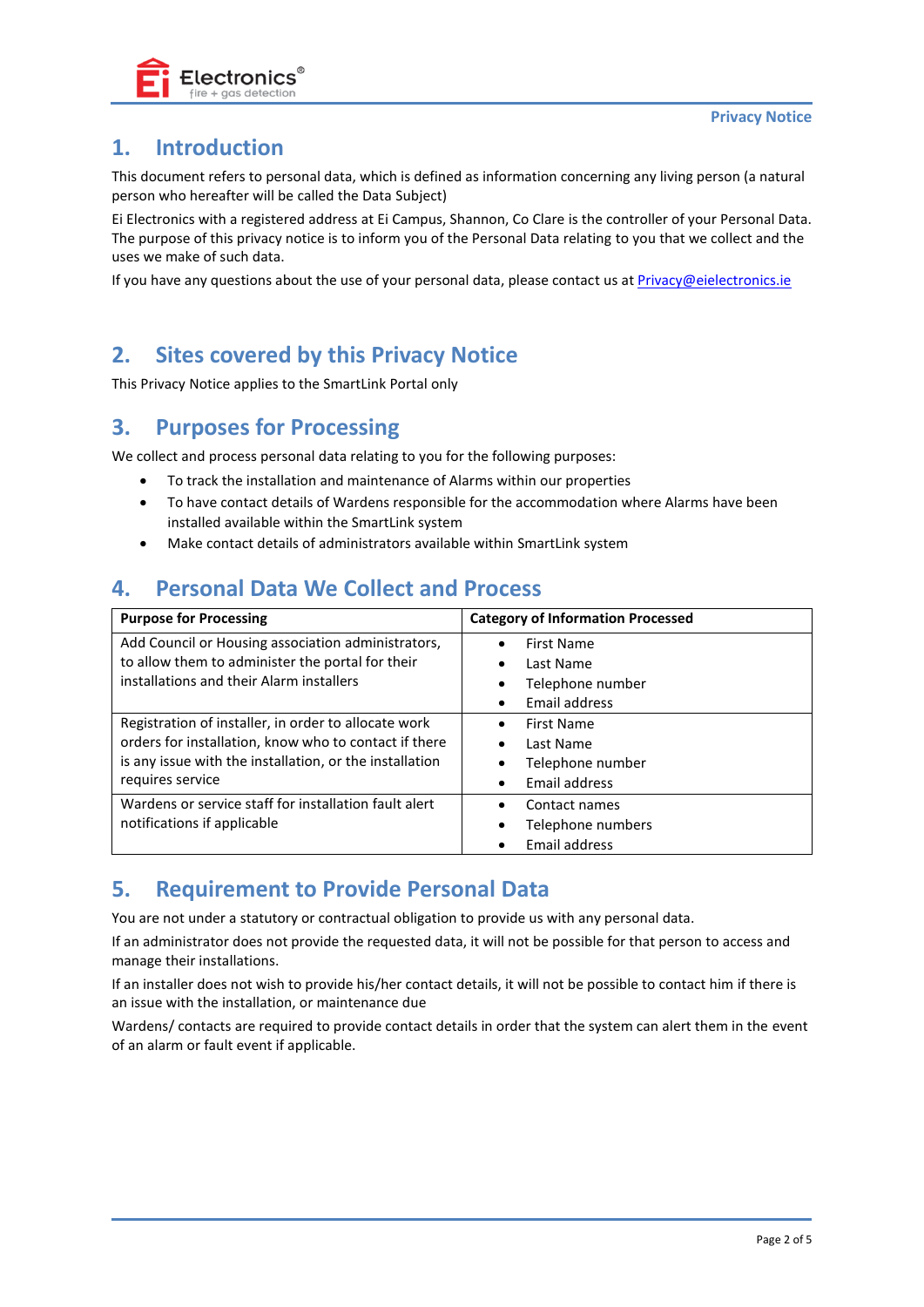

## **6. Legal Basis for processing your personal data**

Ei Electronics processes personal data provided by you on one of the following grounds:

| <b>Processing Activity</b>                                                            | <b>Legal Basis Relied On</b>                                                                                                  |
|---------------------------------------------------------------------------------------|-------------------------------------------------------------------------------------------------------------------------------|
| Manage the installation and maintenance of Smoke,<br>CO detectors and ancillary items | Contractual obligation, required to maintain contact<br>details for installation and maintenance of alarms<br>and accessories |

#### **7. Who Ei Electronics shares your information with**

We may disclose your personal data to other organisations in connection with the above purposes including:

- Ei Electronics who own and manage the SmartLink portal
- AWS who manage the underlying infrastructure hosting the application
- To third parties who engage to provide services to us, such as outsourced service providers, IT service providers, professional advisers and auditors;
- To public authorities and bodies where required or permitted by law, such as the Gardaí or other law enforcement authorities for the purposes of the prevention, investigation or detection of crime, Tax authorities etc.

Ei Electronics will not use your information for direct marketing, sell, rent or lease your personal information to others.

#### **8. Cross-border data transfers**

We may, from time to time, make use of services provided by 3<sup>rd</sup> parties for the delivery of our services which may necessitate the transfer of personal data outside the EU/EEA.

If and to the extent that we do so, we will ensure that appropriate measures are in place to comply with our obligations under applicable law governing such transfers. In general, where data needs to be transferred or processed outside the EU/EEA, we chose providers who process data on the basis of:

- EU/US Privacy Shield
- Model Contract Clauses
- An Adequacy Decision from the European Commission

In exceptional circumstances we will rely on the consent of the data subject or the necessity of the processing for the performance of or conclusion/performance of a contract that the Data Subject has entered into.

On a case by case basis, we may rely on other grounds for transfer, including processing that is necessary for the establishment, exercise, or defence of legal claims.

If you would like to receive further details of the measures that we have taken in this regard, please contact us a[t Privacy@eielectronics.ie](mailto:Privacy@eielectronics.ie)

#### **9. Personal Data Retention**

We will not hold your personal data for longer than is necessary. We retain your personal data for as long as we need it for the purposes described in this Privacy Notice, or to comply with our obligations under applicable law and, if relevant, to deal with any claim or dispute that might arise between you and us.

The basis for our retention periods is based on:

- Statutory obligations
- Contractual obligations
- Best practices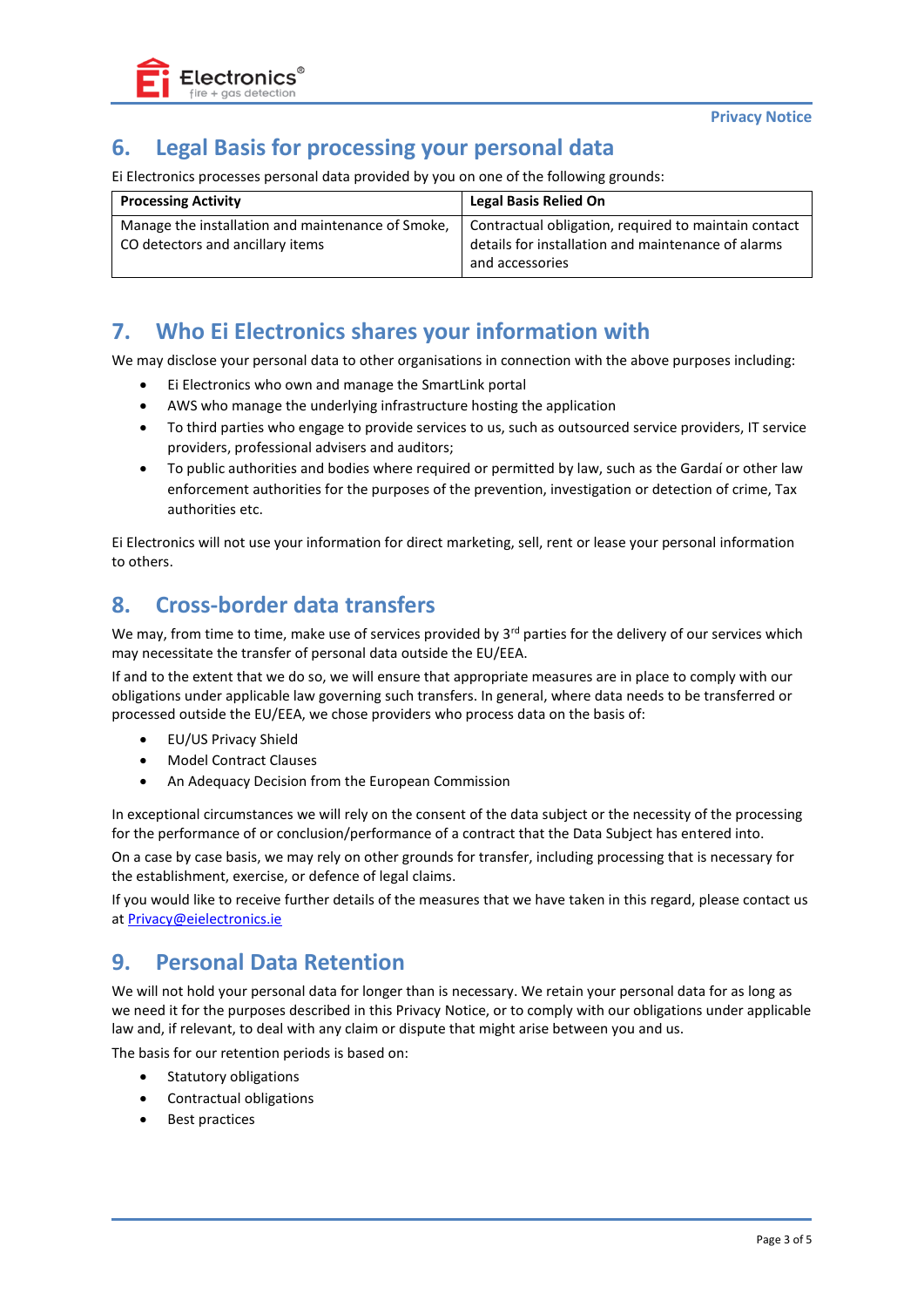

# **10. Your Rights**

You have the following rights, in certain circumstances and subject to certain restrictions, in relation to your personal data:

- You have the right to withdraw your consent at any time for processing activities for which we rely on consent as a basis for processing your data.
- For processing activities, which are based on a statutory or contractual requirement, you may request your data not be processed for that purpose. However, this is not an absolute right and may be overridden by our statutory obligations. In other cases, requesting that data should not be processed for a particular purpose may prevent us from executing a contract or delivering a service to you.
- You have the right to request
	- **Right of access** you have the right to request a copy of the information that we hold about you.
	- o **Right of rectification** you have a right to correct data that we hold about you that is inaccurate or incomplete.
	- o **Right to be forgotten** in certain circumstances you can ask for the data we hold about you to be erased from our records.
	- o **Right to restriction of processing** where certain conditions apply you have a right to restrict the processing.
	- o **Right of portability** you have the right to have the data we hold about you transferred to another organisation.
	- o **Right to object** you have the right to object to certain types of processing such as direct marketing.
	- o **Right to object to automated processing, including profiling** you also have the right not to be subject to the legal effects of automated processing or profiling.

If you wish to exercise any of the rights set out above, or have comments or questions about our Privacy Notice, please contact us at: E-mail[: Privacy@eielectronics.ie](mailto:Privacy@eielectronics.ie)

# **11. To access what personal data is held, identification will be required**

Ei Electronics will accept the following forms of ID when information on your personal data is requested: a copy of your national ID card, driving license, passport, birth certificate and a utility bill not older than three months. A minimum of one piece of photographic ID listed above and a supporting document is required. If the Company is dissatisfied with the quality, further information may be sought before personal data can be released.

#### **12. Keeping your information secure**

is committed to protecting the information you provide. To prevent unauthorized access or disclosure, to maintain data accuracy, and to ensure the appropriate use of the information, Ei Electronics has in place appropriate physical and managerial procedures to safeguard the information we collect.

The SmartLink application does not store personal data outside the EEA.

## **13. Changes to this Notice**

We may occasionally update this Privacy Notice. We encourage you to periodically review this policy for the latest information on our privacy practices. The Privacy Notice will specify the latest date on which the terms have been amended.